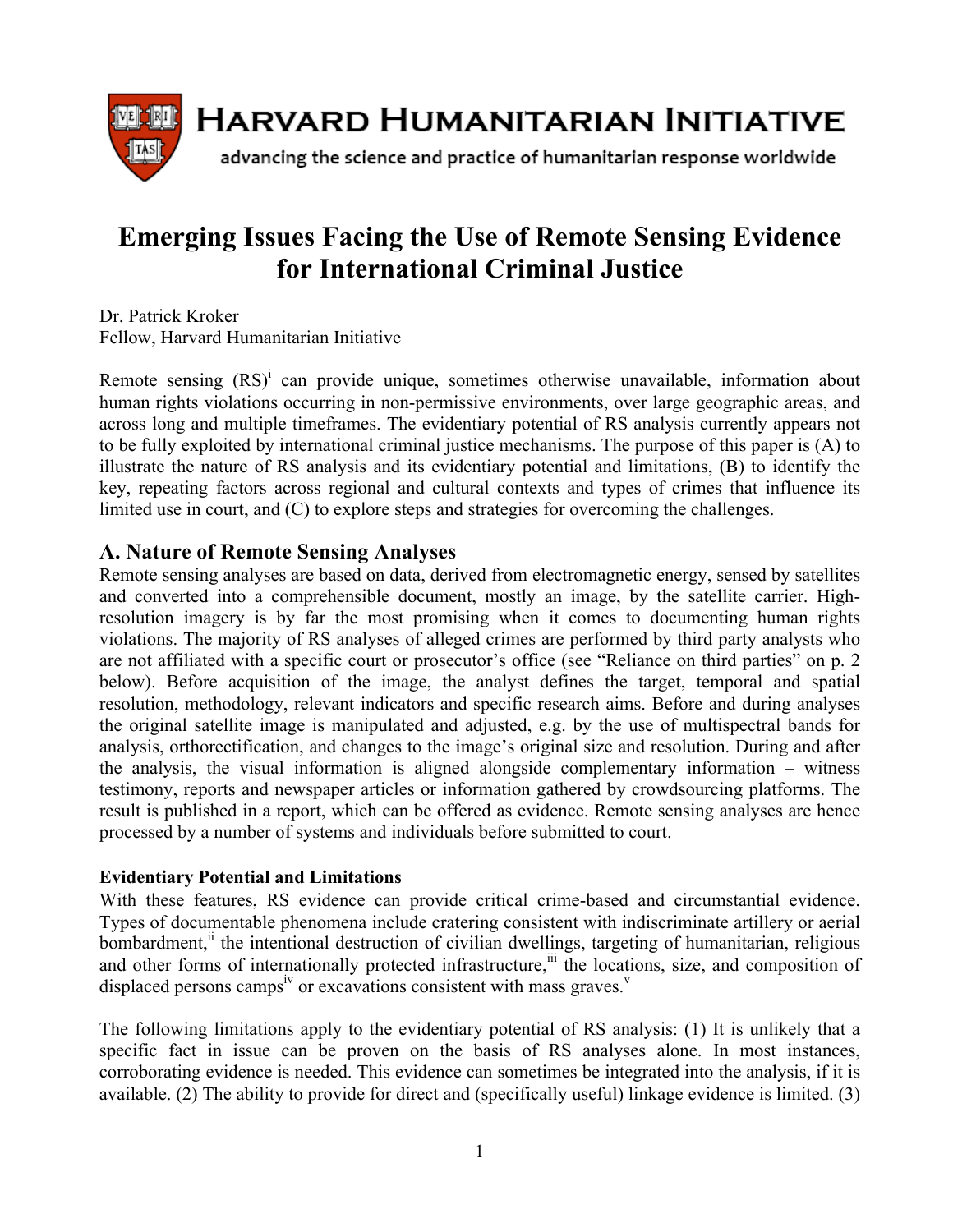Only a relatively small number of elements of international crimes can be shown, typically including the widespread or systematic character of an attack.

Due to the ability to illustrate the spatial component and the extent of violence, RS analysis can be very helpful to provide a narrative of the crime/conflict and to give a general overview of the case, however. It can also be useful in corroborating other evidence.

# **B. Aspects Influencing the Use as Evidence**

The role RS evidence plays in international legal venues today is to a large degree influenced by the practical framework in which such evidence is currently collected.<sup>vi</sup> As these parameters also affect the legal issues surrounding the use of RS as evidence (which are discussed on p. 3 below), they need to be solved if any advancement in the use of RS evidence in courts is to be achieved.

## **Reliance on Third Party Investigators**

Because international justice venues lack the capacity and the expertise to conduct remote sensing analysis of alleged international crimes on their own, it is mainly performed by independent third party analysts. They include humanitarian and human rights advocacy NGOs, academic research institutions, and UN and other international agencies.<sup>vii</sup> This means, that the courts must currently rely on charitably external organizations, non-governmental or intergovernmental institutions, many of them operating under a restricted budget regime, to conduct investigations. Economic factors and limitations generally shape and constrain the capacity, and thus the contributions of third party analysis.

## **Limited Availability**

The availability of appropriate high-resolution imagery of an area during the critical time-period is negatively affected by several factors, the most crucial one being the inconsistency between the timeline of court proceedings and the extreme time-sensitivity of satellite surveillance: Commercial providers only collect high-resolution imagery when it is of current or potential future value. Whether imagery of a specific situation is relevant for a criminal investigation is only decided months, sometimes years, later. Hence commercial providers have a low economic incentive to routinely collect areas where mass atrocities are allegedly occurring. Third party investigators have low economic capacity to task or purchase imagery of these areas or to create economic incentives for collection of these areas. Only in exceptional circumstances can civil society or research institutions afford to proactively acquire near real-time imagery in order to document human rights abuses.<sup>viii</sup> Once the critical moment to acquire timely imagery is passed, there is an almost insurmountable barrier to data access and much potential evidence is regularly lost.

This will likely remain the dominant paradigm in the future even if the steps suggested in this paper are taken. The growing number of smaller satellites (known as "micro satellites") being launched by companies new to the remote sensing field may one day improve the tempo of collection and reduce the cost for investigators seeking to monitor specific areas. Currently however, their number is limited, and they will have to prove to be economically sustainable. Although governments might increasingly release commercial imagery of alleged mass atrocity events to civil society groups, $\mathrm{K}$  RS analysts will most likely still have to turn mainly to commercial providers to acquire images of critical events in in the foreseeable future.

Even if timely imagery is acquired and analyzed, analysts often lack the knowledge of the admissibility criteria for criminal trials. Trying to meet these standards would render the work of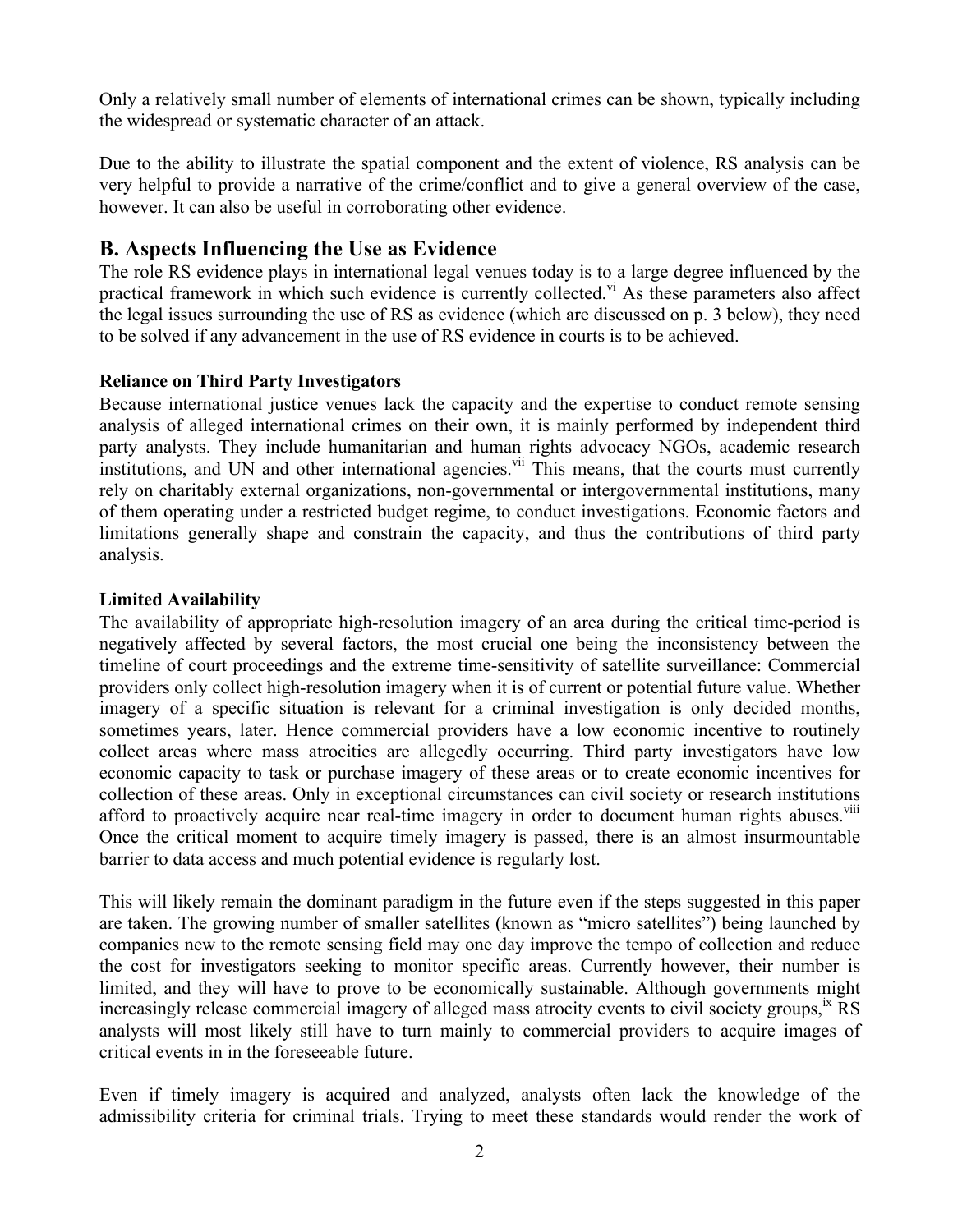analysts more cumbersome, lengthy and hence expensive. Because of the uncertainty concerning the future evidentiary value of their analysis, they might be reluctant to try to meet these standards, even where they are aware of them in general terms.

Other factors that can negatively impact on availability are unfavorable weather conditions and government restrictions. Policies that limit the maximum resolution in which civilians are allowed to view imagery of certain areas are commonplace. Hence a 'resolution gap' exists between the resolution level of imagery available to civilians and that available to government intelligence agencies.

#### **Cognitive Bias & Different Focus**

Institutions who autonomously seek to collect evidence often have their own focus and agenda that rarely matches the evidentiary needs of courts. They sometimes operate under cognitive bias, preselect information or prioritize certain events, in line with their own perspective and funding scheme, which can affect the reliability of the evidence they collect. Further, they often do not collect incriminating and exonerating material equally and are often reluctant to provide the defense with their material. Moreover, third party investigators often focus on establishing a historical record or on elements within a regime – such as its army or secret police – in order to influence policy decisions or public opinion and hence have a tendency to focus on scale. Investigations by international prosecutors are focused on individuals and on establishing individual responsibility.

#### **Lack of Forensic Criminalistics**

Despite the growing number of RS-analysis of human rights violations, there is little formal pedagogy specific to this field and hence a lack of professionalization and standardization of methods. Analysts currently operate without an accepted forensic standard for remote sensing of alleged mass atrocities. $x^x$ 

#### **Presentation and Evaluation of Evidence**

RS analyses, unlike photographs, do not "speak for themselves", but are results of a complex technical and methodological process based on the division of labor. Familiarity with the processes of RS enables them to better evaluate its reliability and probative value. Only when judges understand the underlying techniques and methods are they able to determine, whether the methods employed are scientifically established, to evaluate the expertise of expert witnesses, to detect possible technical errors, and to consider the possibility of alternative interpretations of events. Because of the current lack of knowledge of RS techniques, judges' ability to independently assess reliability and probative value is limited.

It is hence important that the introduction of the evidence into the trial by the expert witness makes the results reached in the analysis comprehensible for the judges. The in-court presentation would ideally make the analysis replicable. The current practice of presenting images and findings in pdfprintouts or on the in-court computer screens might not satisfy this need for comprehensibility of the analysis. $\frac{xi}{x}$ 

#### **Legal Aspects Affecting the Use of RS Analysis as Evidence**

From the characteristics of RS analyses follows that different evidentiary categories apply to them. They will be considered as documentary and digital evidence. For this reason and because of their complex and technical nature, they will most likely have to be introduced by an expert witness into the trial. They are also likely to be considered as hearsay evidence. This does not necessarily affect their admissibility but they might be attributed limited evidentiary weight. In any case, the analyses must be shown to be relevant and reliable and to not be obtained in violation of the Rome Statute or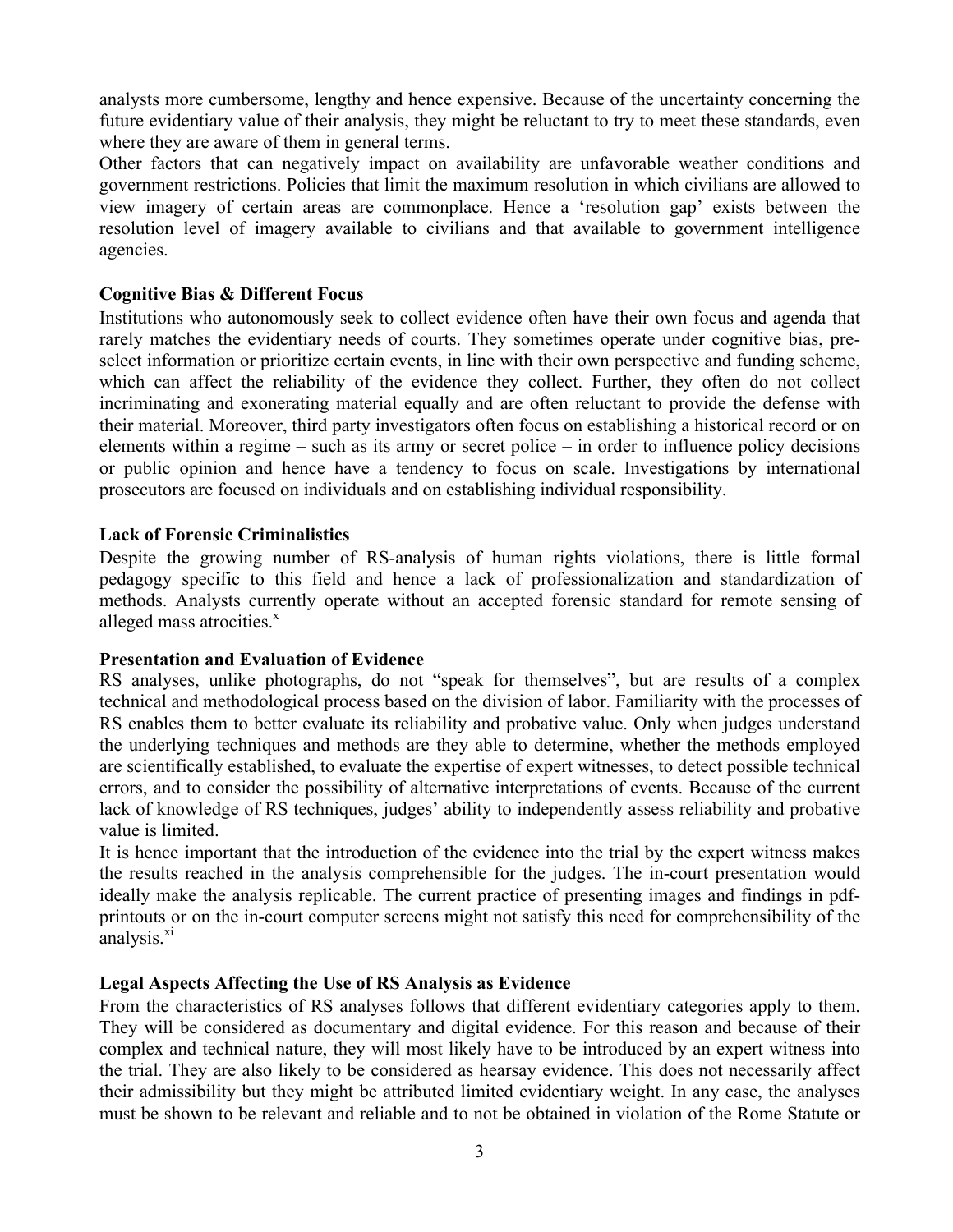internationally recognized human rights. Relevance means that the evidence can be rationally linked to a fact in issue (materiality) and that it is making the existence of the contended fact more or less probable (probative value).<sup>Xii</sup> Because of the digital and technological nature of RS it is particularly important to establish its accuracy, objectivity, and authenticity in order to satisfy the requirement of reliability. Further, the chain of custody of the data must be preserved.

It has to be kept in mind that criteria for admission and evaluation of evidence in ICL are not used in a consistent and systematic manner. Definite conclusions concerning admissibility of RS can only be drawn once more case law on the subject is available.

#### **Accuracy**

Judges must be able to verify that what the analysis shows is an accurate representation of the facts. For this reason, the functional characteristics of sensors must be demonstrated. An important element to establish accuracy is by showing that the sensor has been properly calibrated.<sup>xiii</sup> Further, the reliability and capability of the computer hardware, software, and of the final presentation have to be established. For these reasons, it is important that institutions acquire data from reliable partners, who can certify that proper, accepted digital imagery processing techniques were employed and that the satellite images were produced by the data processor in a routine way. Further, it should be combined with meta-data, allowing verification of the time and the coordinates of the satellite image. Institutions should pay attention to only work with highly qualified experts with (proven) experience in the field, who meet criteria for expert witnesses.

## **Objectivity**

Another issue affecting the credibility of evidence is the objectivity of its producer. This is especially relevant in the case of third party investigations. NGO reports have been viewed critically by the judges so far, and been attributed limited evidential weight<sup>xiv</sup> because the organizations sometimes operate under a cognitive bias (discussed on p.3 above).

## **Authenticity**

To establish authenticity of the data, the risk of manipulation should be assessed both at the raw data level and during processing. For the purpose of authentication, it will be indispensable that an expert witness introduces the RS analysis into the trial. The witness can aid in demonstrating authenticity by testifying about the method of analysis including all formulas, calculations, and assumptions used in defining and analyzing it, as well as to the functionality of the hardware and software involved in acquisition, processing and storage of information.

## **Chain of custody**

Since RS analyses are outcome of a multi-stage production process, it is further crucial to establish a chain of custody during processing to show that the sources and the end product can be linked. All formulas, calculations, and assumptions used in defining and analyzing the data should be comprehensible for the judges evaluating the evidence. This means to be able to replicate each working step from the primary assumptions to data acquisition, storage, interpretation, integration of cross-reference data and visualization.

# **C. Recommendations**

## **Research and Method Development**

- è Further research needs to be conducted to define the **standards for admission** and evaluation of RS evidence.
- è A manual for **training lawyers on technology**, methods, potential and limitations of RS evidence should be compiled to increase familiarity with RS of defense lawyers, prosecutors and judges.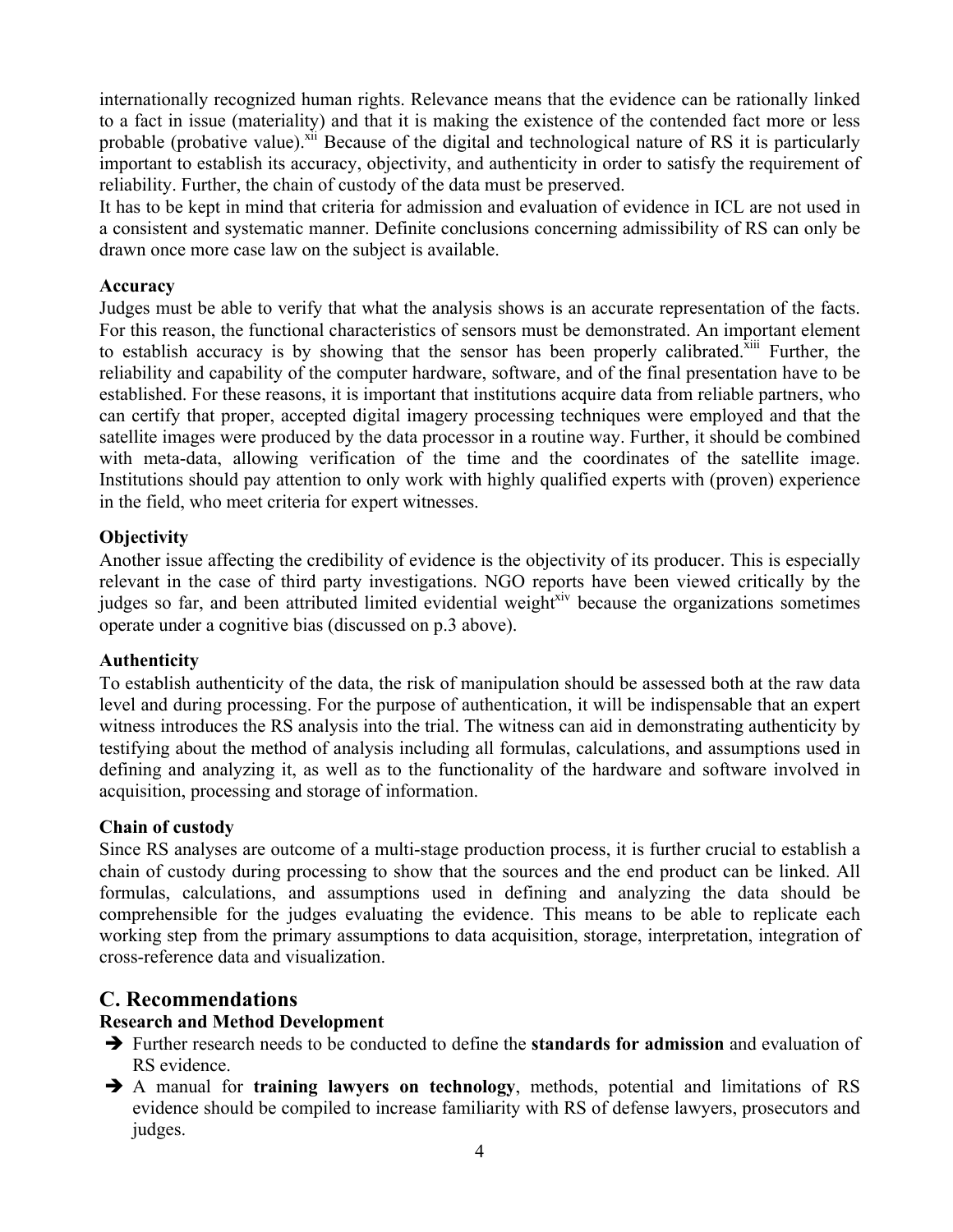- è The development of **standard methodologies for applying RS** by analysts across incidental and regional contexts would facilitate the demonstration of accuracy and objectivity of the analysis and hence improve its reliability and probative value. In this regard standard **forensic criminalistics** for specific types of crimes, cases, and contexts that may likely appear before an international justice venue should be developed.
- è In order to enhance accuracy of the analysis, analysts should **identify variables** that can affect it and elaborate mechanisms for controlling them during analysis and evidence presentation.<sup>xv</sup>
- è The development of best practice **standards** among analysts for which **software and hardware platforms** are used would facilitate the demonstration of authenticity of the data. Further, it is necessary to address the technical question of standard version control during computer manipulation of the data.
- $\rightarrow$  Data security standards need to be developed generally for all digital evidence. RS analysis would need to fit within that broader, missing architecture of standards and procedures.

## **Training**

- è Training of **third party investigators** in courts' jurisdictions, their evidentiary needs and the identified evidence standards could immediately increase relevance and reliability of their work.
- è Training of **judges** on RS analysis would enhance their ability to independently evaluate reliability and probative value of RS-analyses. Such training should involve the presentation of examples of the specific types of data that can qualify as RS in a court context and show how technological and methodological characteristics influence the outcome.

## **Hardware**

- è To increase familiarity of judges with RS-evidence the creation of a **standard log** at a common source (i.e. website) for reviewing past admissible RS products and relevant RS evidence products that have not been part of a trial is recommended.
- è Enhanced **courtroom technology** for the presentation of RS evidence by the expert would increase comprehensibility of the evidence.

# **Documentation & Review**

- $\rightarrow$  Documentation is important to establish the chain of custody and to show that other admissibility criteria are met:
	- o In order to identify and prevent technical errors by **imagery providers**, a log should be developed to document, which people and systems (computers and relay stations) interact with an image before it reaches the analyst.
	- o **Analysts** should document with which knowledge, assumptions mandates and hypotheses they **acquired** satellite imagery and began their analysis. During image interpretation, **alternative hypotheses** should be tested. Failure to establish one or more of the assumptions when beginning the work should be documented.
	- o Further, **analysts** should document **methods and processes** by which the underlying data is transformed into RS analysis including the manipulations, and computer-assisted adjustments made to the original images.
- è A **log** to document each working step should be created. **Cross-reference** data should be **catalogued** in a separate system in order to document its processing and integration into the analysis. All **internal communications** and working notes should be kept and stored separately.
- è Analysts should establish **audit and monitoring** procedures for their analyses as well as **review** of the analyses by other experts, with no knowledge of working hypothesis.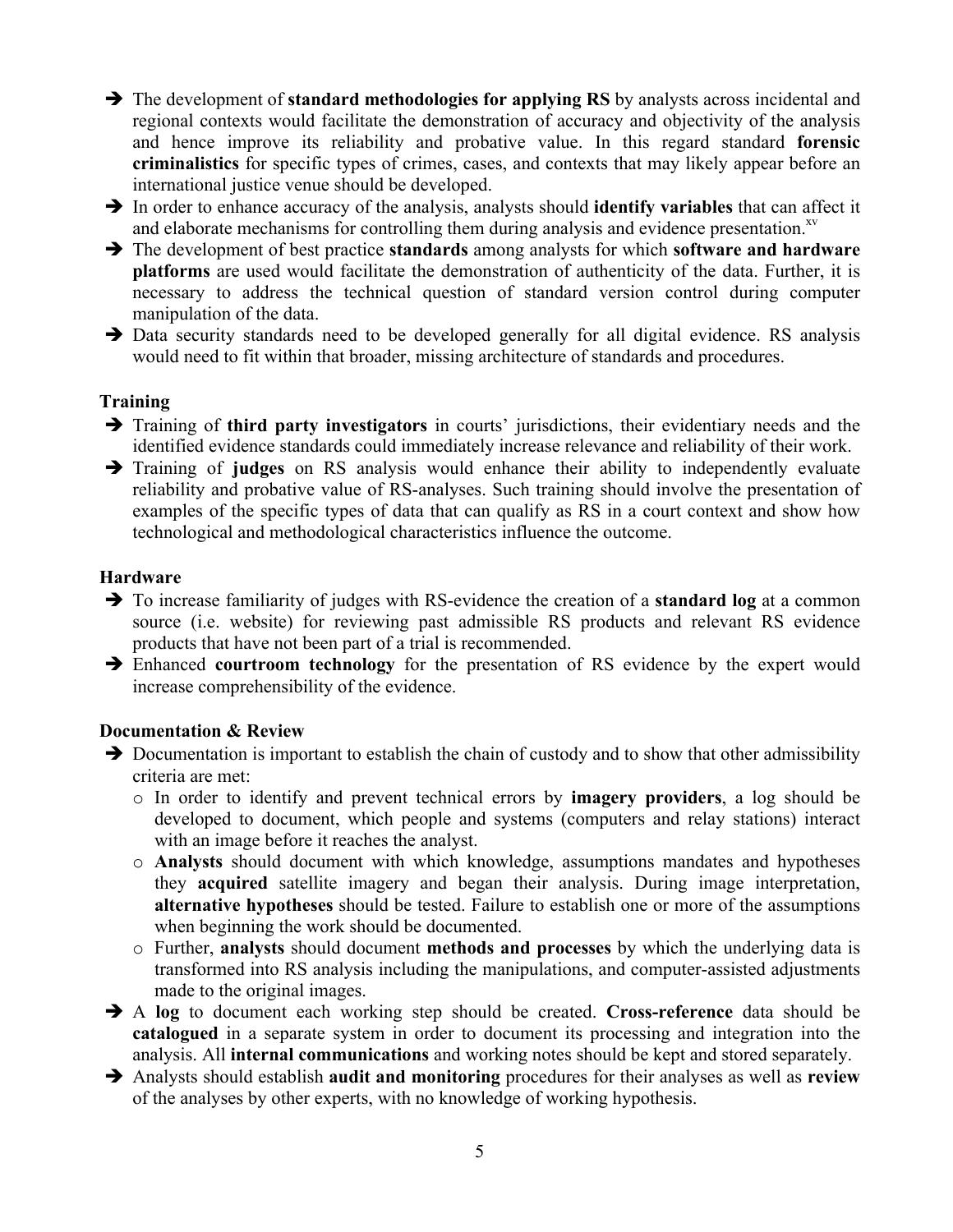#### **Data Security**

- $\rightarrow$  Development and application of data-security standards for digital evidence (see on p.5 "method") development").
- è All data should be kept in **closed network**, accessible by a limited number of people. Highest standards for network security and guarantees against manipulation should be upheld. These include hardware selection, cloud- or offline-storage options, and access codes to the data and individual analyst identification.

*Dr. Patrick Kroker is a lawyer and researcher who specializes in human rights and international criminal Law. As fellow with the Harvard Humanitarian Initiative, he examines the evidentiary value of remote sensing analyses in international criminal trials. His research is funded by a postdocscholarship from the German government<sup>1</sup>s Academic Exchange Service (DAAD). Patrick is acting as pro-bono expert on international criminal Law for Amnesty International Germany. He formerly worked for victims' lawyers at the Extraordinary Chambers in the Courts of Cambodia. He lectured at the Freie Universität Berlin and the China-EU School of Law in Beijing and worked as research associate for Freshfields Bruckhaus Deringer LLP, the Universität Hamburg and the Hertie School of Governance in Berlin. Patrick holds a doctoral degree from the Universität Hamburg and law degrees from the University of Leipzig, Germany and Univerisdade Católica Portuguesa in Lisbon, Portugal.*

Remote sensing is defined as the process of gaining information about an object or phenomenon while at some distance and without any direct contact with it" (Rychlak et al. J Space L 33 (2007), 195). In this paper ii See e.g. on South Kordofan, Sudan: HHI, The Signal Program on Human Security and Technology: Sudan, Anatomy of a Conflict, 2013, 73; on Mogadishu, Somalia: AAAS, Human Rights Applications of Remote Sensing: Case Studies from Geospatial Technologies and Human Rights Project, 2013, 15.

<sup>&</sup>lt;sup>iii</sup> See e.g. for Kenya the presentation by Bromley (UNOSAT) before the ICC, TC V, Pros. v. Ruto and Sang, Transcript, 9 April 2014, ICC-01/09-01/11-T-109-ENG ET WT 09-04-2014; on Darfur, Sudan see AAAS (n 2), 41 and Prins, Intl J Rem Sen 29 (2008), 1207.

<sup>&</sup>lt;sup>iv</sup> For Kadugli, Sudan, see e.g. HHI, The Satellite Sentinel Project (SSP), Report from 19 June 2011; AAAS (n 2), 43.<br>Most famously the ones presented at the Security Council by Madelaine Albright in 1995, although some of

these were air-, not spaceborne; see Kurgan, Close Up at a Distance: Mapping, Technology, and Politics (2013), 21 and Marx/Goward, The Geographical Rev 103 (2013) 104. See also ICTY, TC II, Pros. v. Tolimir, IT-05-88/2-T, Judgement, 12 December 2012, para 67 et seq., ICTY, TC, Pros. v. Kristic, IT-98-33- T, Judgement, 2 August 2001, para 222 et seq. For more recent applications see e.g. on Northern Afghanistan: AAAS (n 2), 33; on Kadugli, Sudan: HHI-SSP, Report from 14 July 2011.

<sup>&</sup>lt;sup>vi</sup> See for details: Wang et al, Stability: Intl J of Security & Development 2 (3) (2013).

vii E.g. Human Rights Watch, UNOSAT, Amnesty International, Harvard Humanitarian Initiative, and AAAS. <sup>viii</sup> They can average as much as US\$40 per square kilometer. SSP operated by regularly ordering multiple shots averaging 130 x 80 kilometers, which were donated by DigitalGlobe. If consumers were to purchase such tasking at retail prices, its cost would be in excess of US\$400,000 per shot (see Wang et al (n 6), 5).

<sup>&</sup>lt;sup>ix</sup> See Raymond, Nathaniel A.; Card, Brittany L.; and Baker, Isaac L. (2013) "A New Forensics: Developing Standard Remote Sensing Methodologies to Detect and Document Mass Atrocities,"*Genocide Studies and Prevention: An International Journal: Vol. 8: Iss. 3: 33-48. x* Ibid.

xi See ICC, Trial Chamber V (n 3), 22.

xii Klamberg, Evidence in International Trials (2013), 344 et seq.; see also ICC, TC II, Pros. v. Katanga et. al., Decision on the Bar Table Motion of the Defence of Germain Katanga, 21 October 2011, ICC-01/04-01/07-